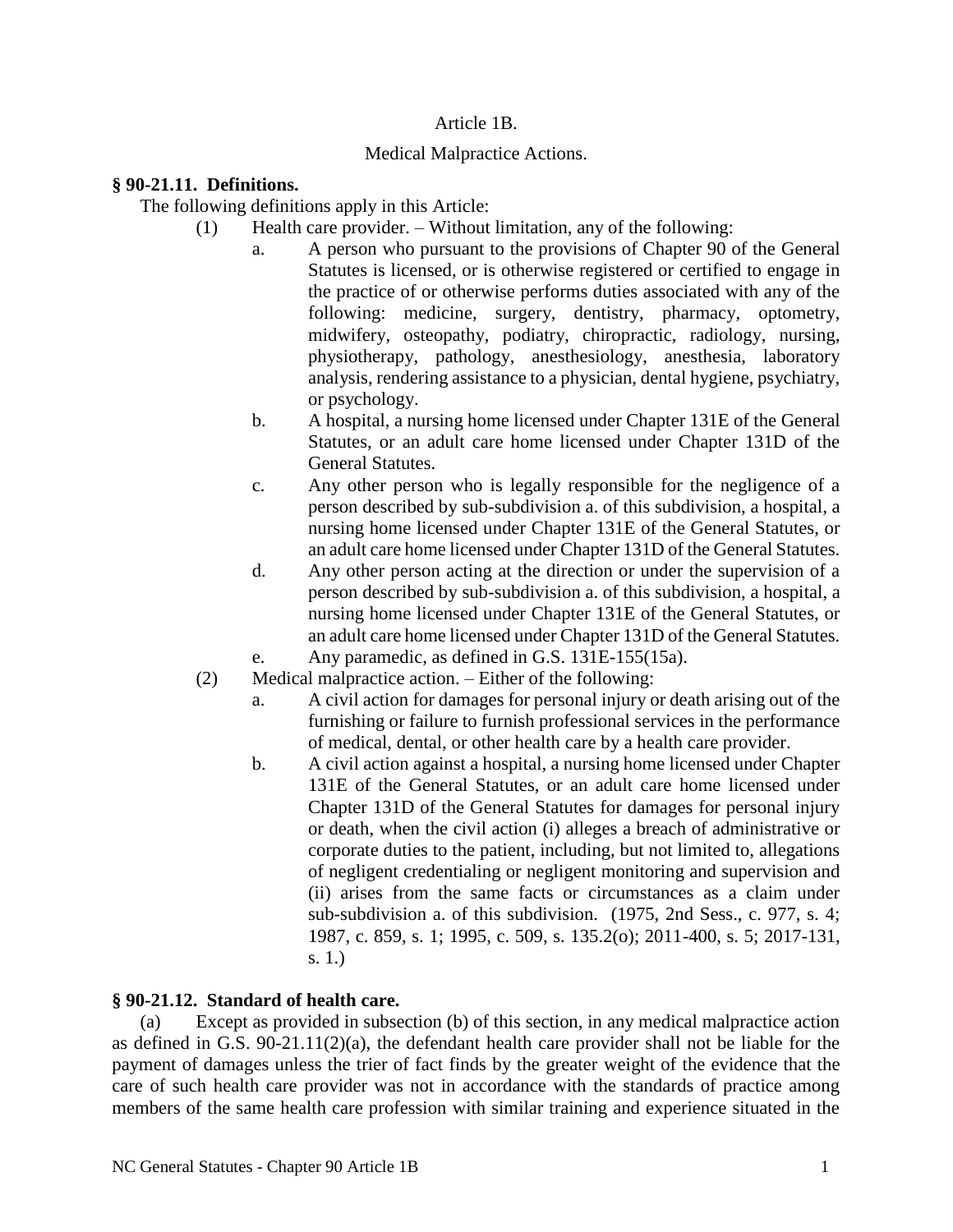same or similar communities under the same or similar circumstances at the time of the alleged act giving rise to the cause of action; or in the case of a medical malpractice action as defined in G.S. 90-21.11(2)(b), the defendant health care provider shall not be liable for the payment of damages unless the trier of fact finds by the greater weight of the evidence that the action or inaction of such health care provider was not in accordance with the standards of practice among similar health care providers situated in the same or similar communities under the same or similar circumstances at the time of the alleged act giving rise to the cause of action.

(b) In any medical malpractice action arising out of the furnishing or the failure to furnish professional services in the treatment of an emergency medical condition, as the term "emergency medical condition" is defined in 42 U.S.C. § 1395dd(e)(1)(A), the claimant must prove a violation of the standards of practice set forth in subsection (a) of this section by clear and convincing evidence. (1975, 2nd Sess., c. 977, s. 4; 2011-283, s. 4.1(a); 2011-400, s. 6.)

## **§ 90-21.12A. Nonresident physicians.**

A patient may bring a medical malpractice claim in the courts of this State against a nonresident physician who practices medicine or surgery by use of any electronic or other media in this State. (1997-514, s. 2.)

### **§ 90-21.13. Informed consent to health care treatment or procedure.**

(a) No recovery shall be allowed against any health care provider upon the grounds that the health care treatment was rendered without the informed consent of the patient or other person authorized to give consent for the patient where:

- (1) The action of the health care provider in obtaining the consent of the patient or other person authorized to give consent for the patient was in accordance with the standards of practice among members of the same health care profession with similar training and experience situated in the same or similar communities; and
- (2) A reasonable person, from the information provided by the health care provider under the circumstances, would have a general understanding of the procedures or treatments and of the usual and most frequent risks and hazards inherent in the proposed procedures or treatments which are recognized and followed by other health care providers engaged in the same field of practice in the same or similar communities; or
- (3) A reasonable person, under all the surrounding circumstances, would have undergone such treatment or procedure had he been advised by the health care provider in accordance with the provisions of subdivisions (1) and (2) of this subsection.

(b) A consent which is evidenced in writing and which meets the foregoing standards, and which is signed by the patient or other authorized person, shall be presumed to be a valid consent. This presumption, however, may be subject to rebuttal only upon proof that such consent was obtained by fraud, deception or misrepresentation of a material fact. A consent that meets the foregoing standards, that is given by a patient, or other authorized person, who under all the surrounding circumstances has capacity to make and communicate health care decisions, is a valid consent.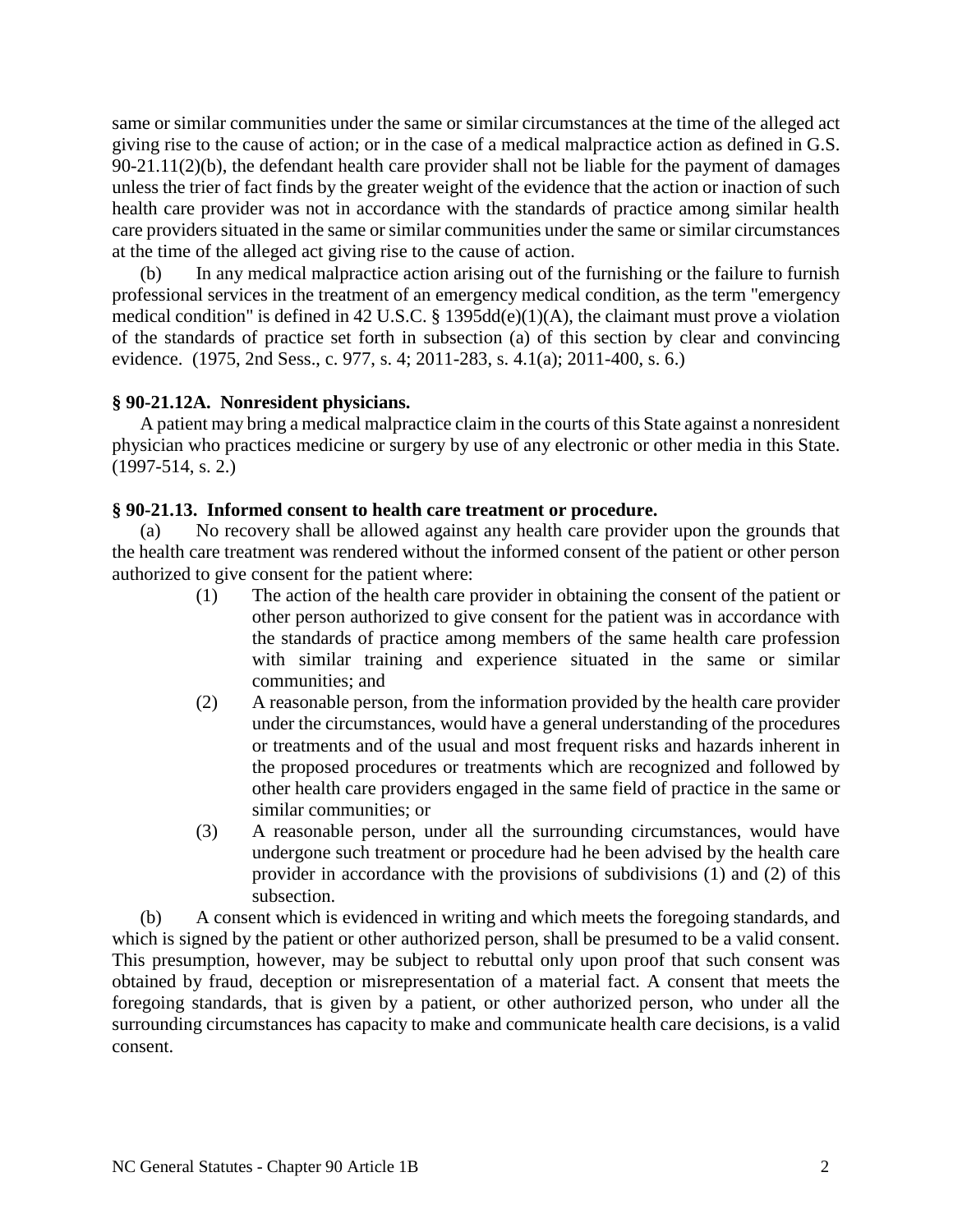(c) The following persons, in the order indicated, are authorized to consent to medical treatment on behalf of a patient who is comatose or otherwise lacks capacity to make or communicate health care decisions:

- (1) A guardian of the patient's person, or a general guardian with powers over the patient's person, appointed by a court of competent jurisdiction pursuant to Article 5 of Chapter 35A of the General Statutes; provided that, if the patient has a health care agent appointed pursuant to a valid health care power of attorney, the health care agent shall have the right to exercise the authority to the extent granted in the health care power of attorney and to the extent provided in G.S. 32A-19(a) unless the Clerk has suspended the authority of that health care agent in accordance with G.S. 35A-1208(a).
- (2) A health care agent appointed pursuant to a valid health care power of attorney, to the extent of the authority granted.
- (3) An agent, with powers to make health care decisions for the patient, appointed by the patient, to the extent of the authority granted.
- (4) The patient's spouse.
- (5) A majority of the patient's reasonably available parents and children who are at least 18 years of age.
- (6) A majority of the patient's reasonably available siblings who are at least 18 years of age.
- (7) An individual who has an established relationship with the patient, who is acting in good faith on behalf of the patient, and who can reliably convey the patient's wishes.

(c1) If none of the persons listed under subsection (c) of this section is reasonably available, then the patient's attending physician, in the attending physician's discretion, may provide health care treatment without the consent of the patient or other person authorized to consent for the patient if there is confirmation by a physician other than the patient's attending physician of the patient's condition and the necessity for treatment; provided, however, that confirmation of the patient's condition and the necessity for treatment are not required if the delay in obtaining the confirmation would endanger the life or seriously worsen the condition of the patient.

(d) No action may be maintained against any health care provider upon any guarantee, warranty or assurance as to the result of any medical, surgical or diagnostic procedure or treatment unless the guarantee, warranty or assurance, or some note or memorandum thereof, shall be in writing and signed by the provider or by some other person authorized to act for or on behalf of such provider.

(e) In the event of any conflict between the provisions of this section and those of G.S. 35A-1245, 90-21.17, and 90-322, Articles 1A and 19 of Chapter 90, and Article 3 of Chapter 122C of the General Statutes, the provisions of those sections and Articles shall control and continue in full force and effect. (1975, 2nd Sess., c. 977, s. 4; 2003-13, s. 5; 2007-502, s. 13; 2008-187, s. 37(b); 2017-153, s. 2.5; 2018-142, s. 35(a).)

# **§ 90-21.14. First aid or emergency treatment; liability limitation.**

(a) Any person, including a volunteer medical or health care provider at a facility of a local health department as defined in G.S. 130A-2 or at a nonprofit community health center or a volunteer member of a rescue squad, who voluntarily and without expectation of compensation renders first aid or emergency health care treatment to a person who is unconscious, ill or injured,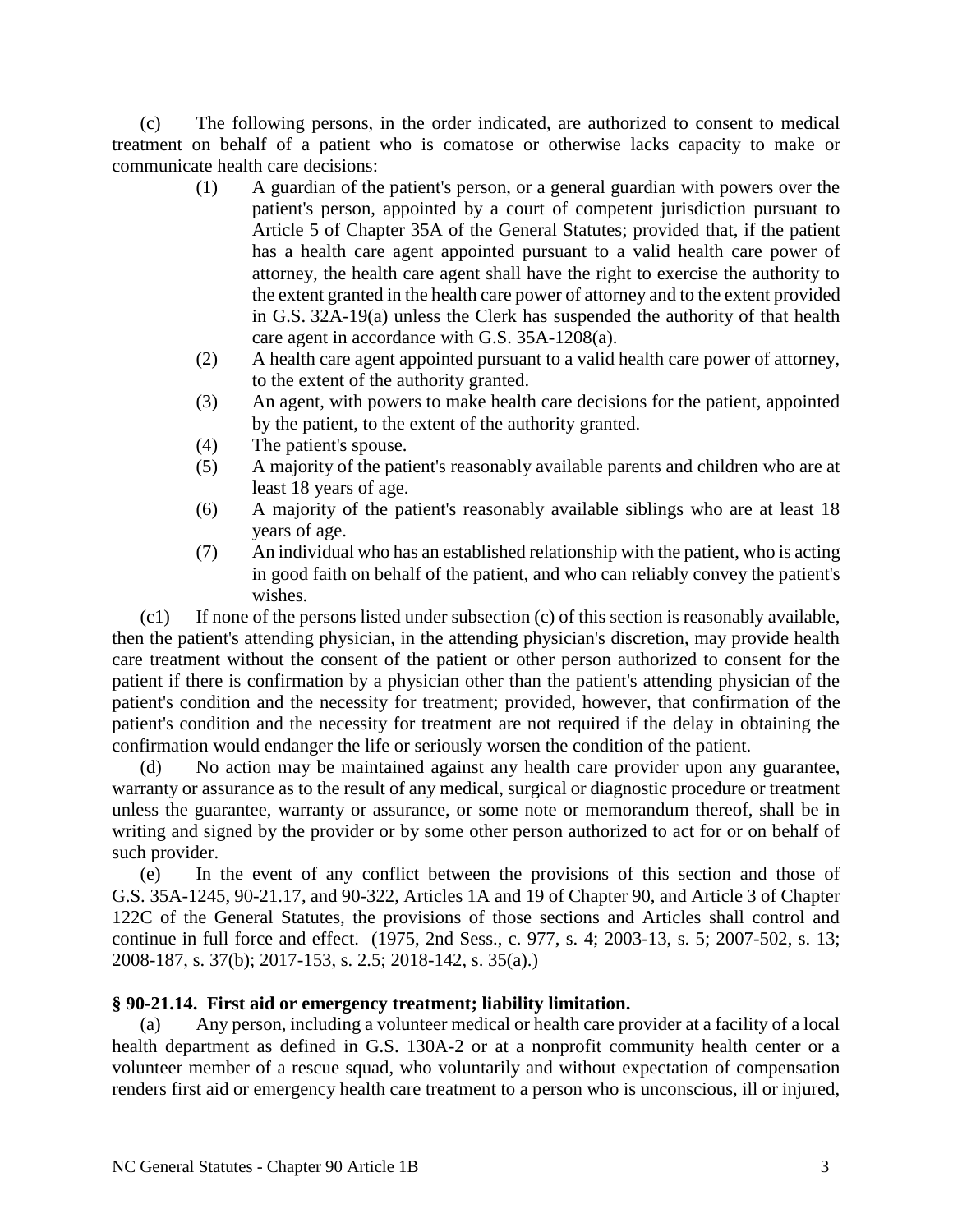- (1) When the reasonably apparent circumstances require prompt decisions and actions in medical or other health care, and
- (2) When the necessity of immediate health care treatment is so reasonably apparent that any delay in the rendering of the treatment would seriously worsen the physical condition or endanger the life of the person,

shall not be liable for damages for injuries alleged to have been sustained by the person or for damages for the death of the person alleged to have occurred by reason of an act or omission in the rendering of the treatment unless it is established that the injuries were or the death was caused by gross negligence, wanton conduct or intentional wrongdoing on the part of the person rendering the treatment. The immunity conferred in this section also applies to any person who uses an automated external defibrillator (AED) and otherwise meets the requirements of this section.

(a1) Recodified as G.S. 90-21.16 by Session Laws 2001-230, s. 1(a), effective October 1, 2001.

(b) Nothing in this section shall be deemed or construed to relieve any person from liability for damages for injury or death caused by an act or omission on the part of such person while rendering health care services in the normal and ordinary course of his business or profession. Services provided by a volunteer health care provider who receives no compensation for his services and who renders first aid or emergency treatment to members of athletic teams are deemed not to be in the normal and ordinary course of the volunteer health care provider's business or profession.

(c) In the event of any conflict between the provisions of this section and those of G.S. 20-166(d), the provisions of G.S. 20-166(d) shall control and continue in full force and effect. (1975, 2nd Sess., c. 977, s. 4; 1985, c. 611, s. 2; 1989, cc. 498, 655; 1991, c. 655, s. 1; 1993, c. 439, s. 1; 1995, c. 85, s. 1; 2000-5, s. 4; 2001-230, ss. 1(a), 2; 2009-424, s. 1; 2014-120, s. 18.)

# **§ 90-21.15. Emergency treatment using automated external defibrillator; immunity.**

(a) It is the intent of the General Assembly that, when used in accordance with this section, an automated external defibrillator may be used during an emergency for the purpose of attempting to save the life of another person who is in or who appears to be in cardiac arrest.

- (b) For purposes of this section:
	- (1) "Automated external defibrillator" means a device, heart monitor, and defibrillator that meets all of the following requirements:
		- a. The device has received approval from the United States Food and Drug Administration of its premarket notification filed pursuant to 21 U.S.C. § 360(k), as amended.
		- b. The device is capable of recognizing the presence or absence of ventricular fibrillation or rapid ventricular tachycardia and is capable of determining, without intervention by an operator, whether defibrillation should be performed.
		- c. Upon determining that defibrillation should be performed, the device automatically charges and requests delivery of, or delivers, an electrical impulse to an individual's heart.
	- (2) "Person" means an individual, corporation, limited liability company, partnership, association, unit of government, or other legal entity.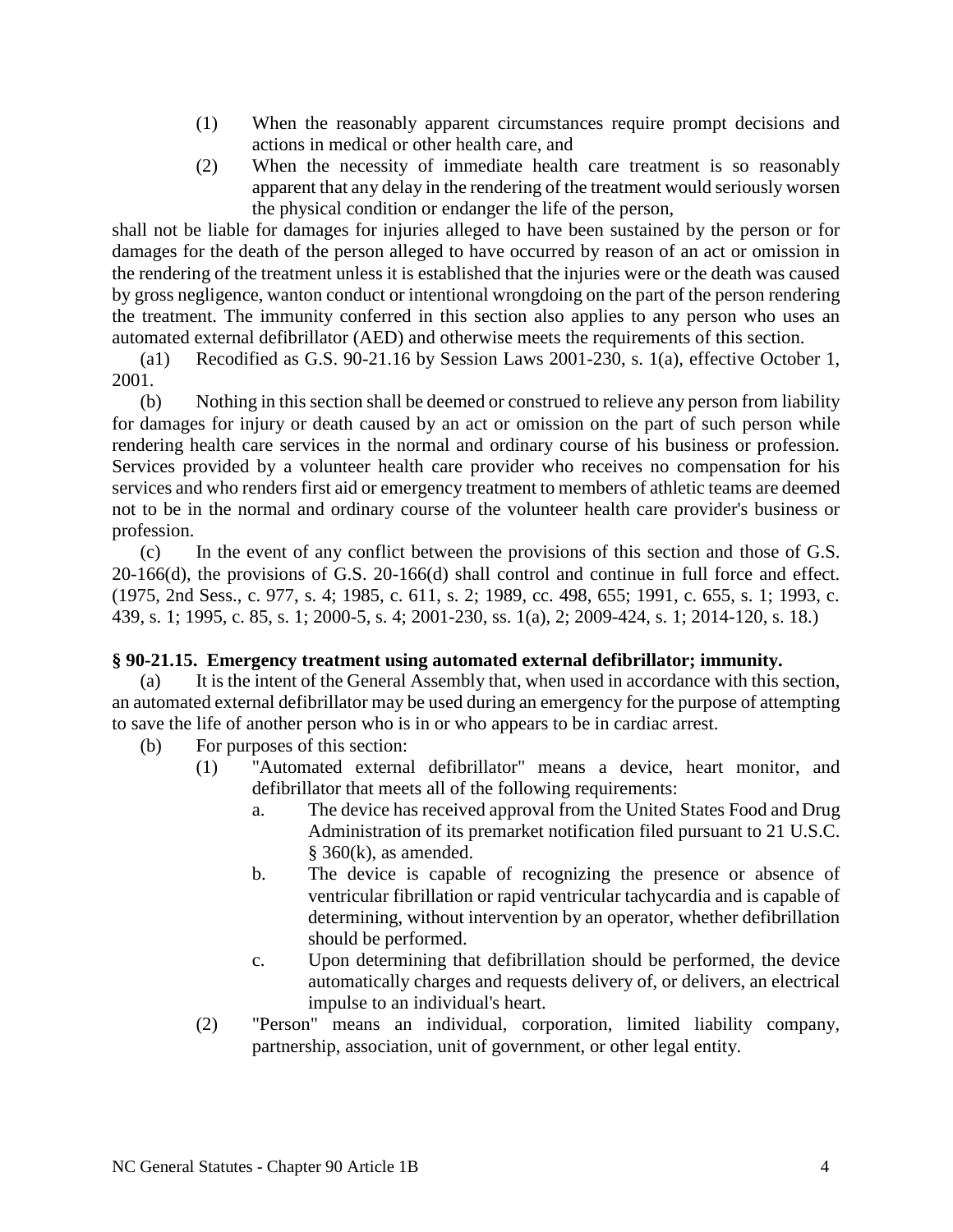- (3) "Training" means a nationally recognized course or training program in cardiopulmonary resuscitation (CPR) and automated external defibrillator use including the programs approved and provided by the:
	- a. American Heart Association.
	- b. American Red Cross.

(c) The use of an automated external defibrillator when used to attempt to save or to save a life shall constitute "first-aid or emergency health care treatment" under G.S. 90-21.14(a).

(d) The person who provides the cardiopulmonary resuscitation and automated external defibrillator training to a person using an automated external defibrillator, the person responsible for the site where the automated external defibrillator is located when the person has provided for a program of training, and a North Carolina licensed physician writing a prescription without compensation for an automated external defibrillator whether or not required by any federal or state law, shall be immune from civil liability arising from the use of an automated external defibrillator used in accordance with subsection (c) of this section.

(e) The immunity from civil liability otherwise existing under law shall not be diminished by the provisions of this section.

(f) Nothing in this section requires the purchase, placement, or use of automated external defibrillators by any person, entity, or agency of State, county, or local government. Nothing in this section applies to a product's liability claim against a manufacturer or seller as defined in G.S. 99B-1.

(g) In order to enhance public health and safety, a seller of an automated external defibrillator shall notify the North Carolina Department of Health and Human Services, Division of Health Service Regulation, Office of Emergency Medical Services of the existence, location, and type of automated external defibrillator. (2000-113, s. 1; 2007-182, s. 1.1.)

# **§ 90-21.15A. Emergency treatment using epinephrine auto-injector; immunity.**

- (a) Definitions. The following definitions apply in this section:
	- (1) Administer. The direct application of an epinephrine auto-injector to the body of an individual.
	- (2) Authorized entity. Any entity or organization, other than a school described in G.S. 115C-375.2A, at which allergens capable of causing anaphylaxis may be present, including, but not limited to, recreation camps, colleges, universities, day care facilities, youth sports leagues, amusement parks, restaurants, places of employment, and sports arenas. An authorized entity shall also include any person, corporation, or other entity that owns or operates any entity or organization listed.
	- (3) Epinephrine auto-injector. A single-use device used for the automatic injection of a premeasured dose of epinephrine into the human body.
	- (4) Health care provider. A health care provider licensed to prescribe drugs under the laws of this State.
	- (5) Provide. To supply one or more epinephrine auto-injectors to an individual.

(b) Prescribing to Authorized Entities Permitted. – A health care provider may prescribe epinephrine auto-injectors in the name of an authorized entity for use in accordance with this section, and pharmacists and health care providers may dispense epinephrine auto-injectors pursuant to a prescription issued in the name of an authorized entity. A prescription issued pursuant to this section shall be valid for no more than two years.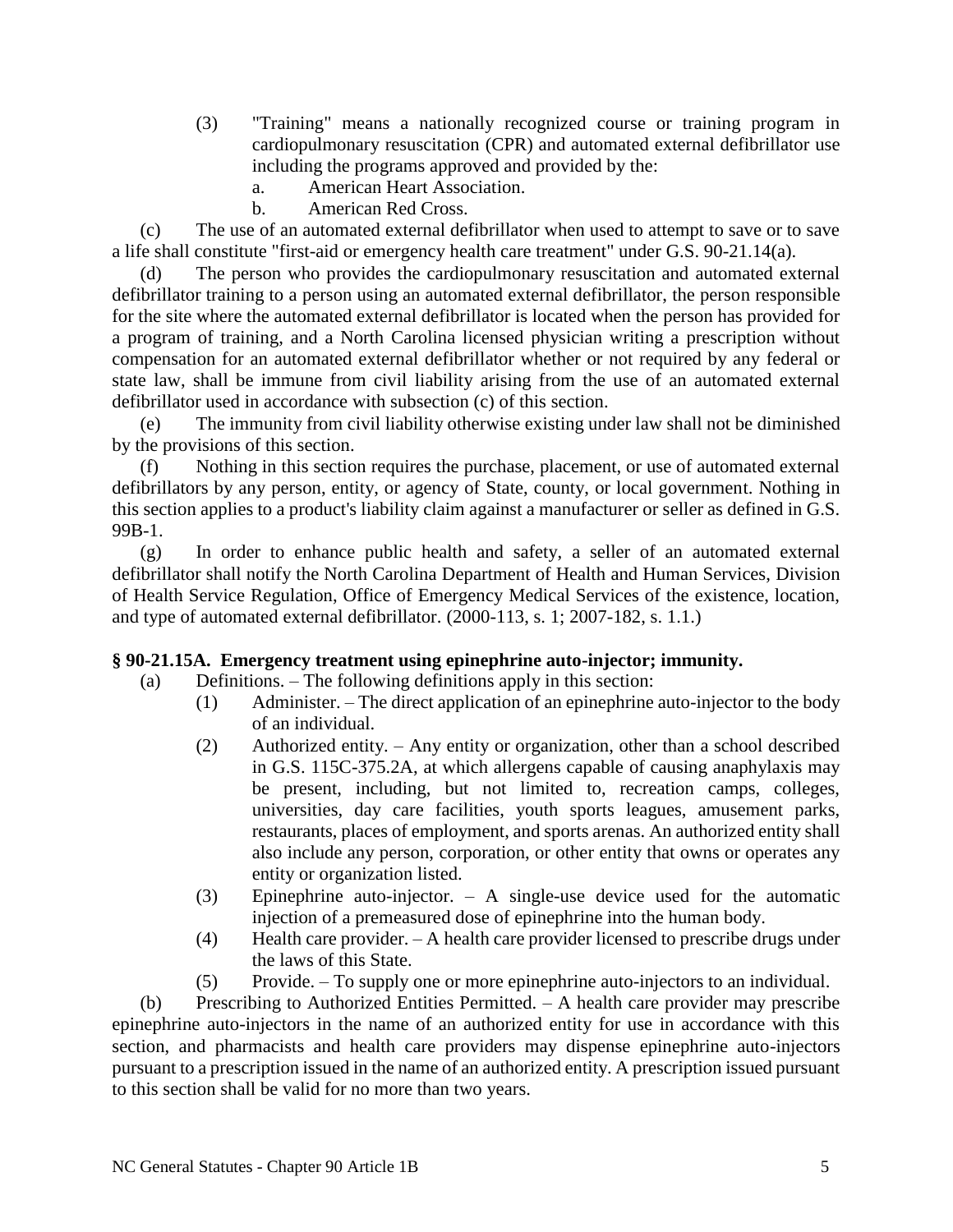(c) Authorized Entities Permitted to Maintain Supply. – An authorized entity may acquire and stock a supply of epinephrine auto-injectors pursuant to a prescription issued in accordance with this section. An authorized entity that acquires and stocks epinephrine auto-injectors shall make a good-faith effort to store the supply of epinephrine auto-injectors in accordance with the epinephrine auto-injector manufacturer's instructions for use and any additional requirements that may be established by the Department of Health and Human Services. An authorized entity that acquires and stocks a supply of epinephrine auto-injectors pursuant to a prescription issued in accordance with this section shall designate employees or agents to be responsible for the storage, maintenance, control, and general oversight of epinephrine auto-injectors acquired by the authorized entity.

(d) Use of Epinephrine Auto-Injectors by Authorized Entities. – An employee or agent of an authorized entity or other individual who has completed the training required by subsection (e) of this section may use epinephrine auto-injectors prescribed pursuant to G.S. 90-726.1 to do any of the following:

- (1) Provide an epinephrine auto-injector to any individual who the employee, agent, or other individual believes in good faith is experiencing anaphylaxis, or a person believed in good faith to be the parent, guardian, or caregiver of such individual, for immediate administration, regardless of whether the individual has a prescription for an epinephrine auto-injector or has previously been diagnosed with an allergy.
- (2) Administer an epinephrine auto-injector to any individual who the employee, agent, or other individual believes in good faith is experiencing anaphylaxis, regardless of whether the individual has a prescription for an epinephrine auto-injector or has previously been diagnosed with an allergy.

(e) Mandatory Training Program. – An authorized entity that elects to acquire and stock a supply of epinephrine auto-injectors as described in subsection (c) of this section shall designate employees or agents to complete an anaphylaxis training program. The training may be conducted online or in person and shall, at a minimum, include all of the following components:

- (1) How to recognize signs and symptoms of severe allergic reactions, including anaphylaxis.
- (2) Standards and procedures for the storage and administration of an epinephrine auto-injector.
- (3) Emergency follow-up procedures.

In-person training shall cover the three components listed in this subsection and be conducted by (i) a physician, physician assistant, or registered nurse licensed to practice in this State; (ii) a nationally recognized organization experienced in training laypersons in emergency health treatment; or (iii) an entity or individual approved by the Department of Health and Human **Services** 

Online training shall cover the three components listed in this subsection and be offered (i) by a nationally recognized organization experienced in training laypersons in emergency health treatment; (ii) by an entity or individual approved by the Department of Health and Human Services; or (iii) by means of an online training course that has been approved by another state.

- $(f)$  Immunity.
	- (1) The following persons are immune from criminal liability and from suit in any civil action brought by any person for injuries or related damages that result from any act or omission taken pursuant to this section: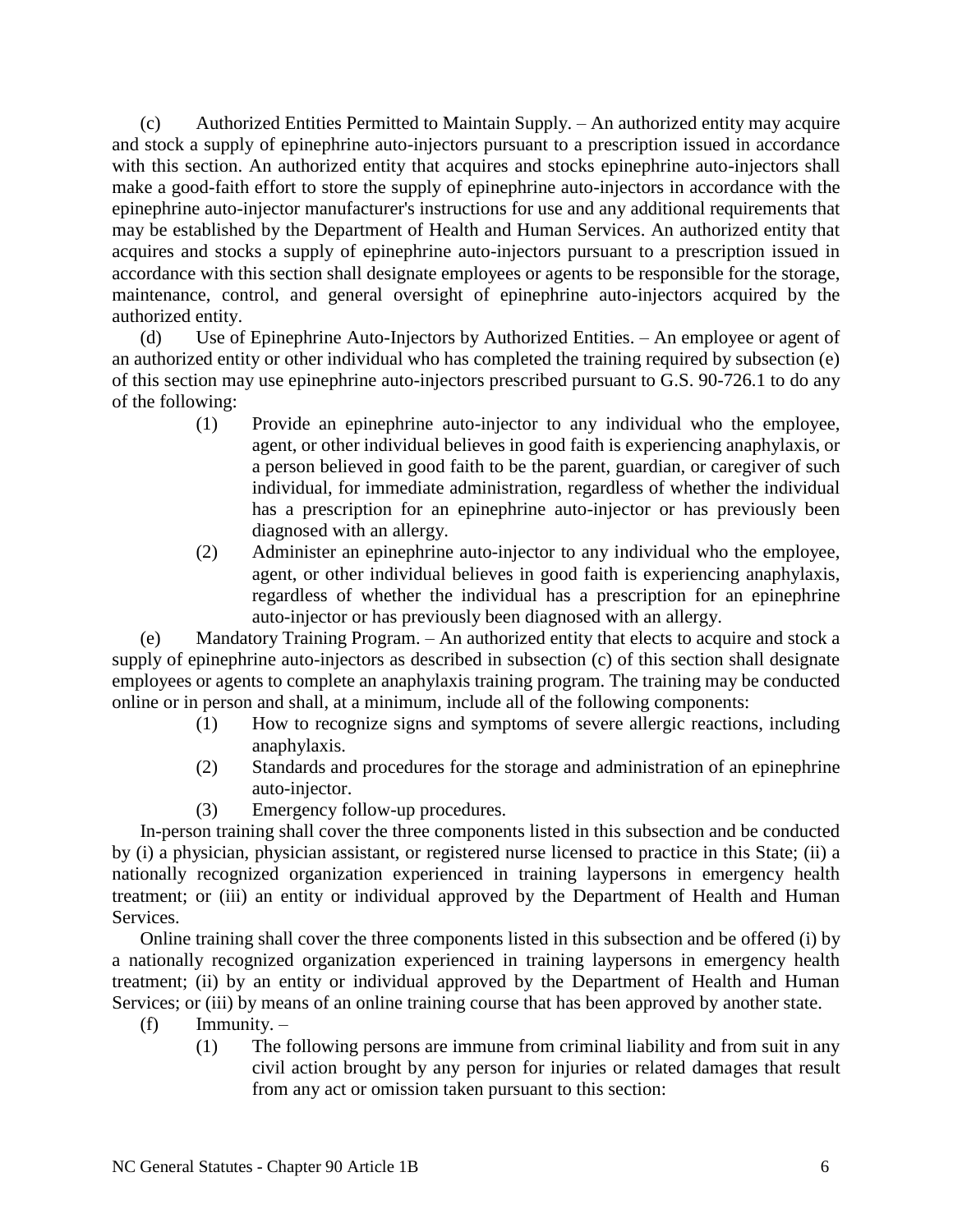- a. Any authorized entity that voluntarily and without expectation of payment possesses and makes available epinephrine auto-injectors.
- b. Any employee or agent of an authorized entity, or any other individual, who provides or administers an epinephrine auto-injector to an individual whom the employee, agent, or other individual believes in good faith is experiencing symptoms of anaphylaxis and has completed the required training set forth in subsection (e) of this section.
- c. A health care provider that prescribes epinephrine auto-injectors to an authorized entity.
- d. A pharmacist or health care provider that dispenses epinephrine auto-injectors to an authorized entity.
- e. Any individual or entity that conducts the training mandated by subsection (e) of this section.
- (2) The immunity conferred by this section does not apply to acts or omissions constituting willful or wanton conduct as defined in G.S. 1D-5(7) or intentional wrongdoing.
- (3) Nothing in this section creates or imposes any duty, obligation, or basis for liability on any authorized entity, any employee or agent of an authorized entity, or any other individual to acquire, possess, store, make available, or administer an epinephrine auto-injector.
- (4) This section does not eliminate, limit, or reduce any other immunity or defense that may be available under State law, including the protections set forth in G.S. 90-21.14.

(g) Liability for Acts Outside of This State. – An authorized entity located in this State shall not be liable under the laws of this State for any injuries or related damages resulting from the provision or administration of an epinephrine auto-injector outside of this State under either of the following circumstances:

- (1) If the authorized entity would not have been liable for such injuries or related damages if the epinephrine auto-injector had been provided or administered within this State.
- (2) If the authorized entity is not liable for such injuries or related damages under the laws of the state in which the epinephrine auto-injector was provided or administered.

(h) Does Not Constitute Practice of Medicine. – The administration of an epinephrine auto-injector in accordance with this section is not the practice of medicine or any other profession that otherwise requires licensure. (2015-274, s. 1.)

# **§ 90-21.16. Volunteer health care professionals; liability limitation.**

- (a) This section applies as follows:
	- (1) Any volunteer medical or health care provider at a facility of a local health department or at a nonprofit community health center,
	- (2) Any volunteer medical or health care provider rendering services to a patient referred by a local health department as defined in G.S. 130A-2(5), nonprofit community health center, or nonprofit community health referral service at the provider's place of employment,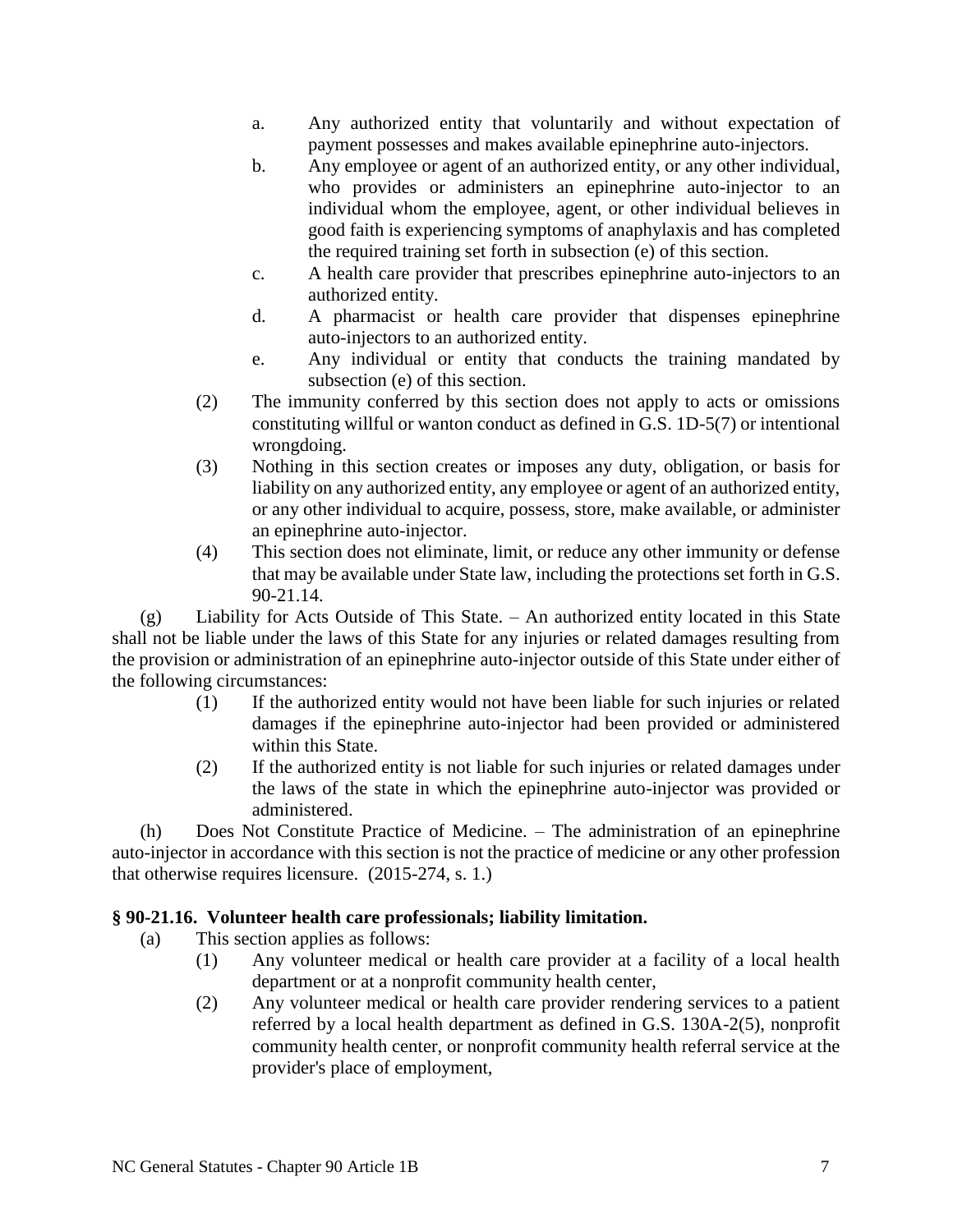- (3) Any volunteer medical or health care provider serving as medical director of an emergency medical services (EMS) agency, or
- (4) Repealed by Session Laws 2011-355, s. 7, effective June 27, 2011.
- (5) Any volunteer medical or health care provider licensed or certified in this State who provides services within the scope of the provider's license or certification at a free clinic facility, who receives no compensation for medical services or other related services rendered at the facility, center, agency, or clinic, or who neither charges nor receives a fee for medical services rendered to the patient referred by a local health department, nonprofit community health center, or nonprofit community health referral service at the provider's place of employment shall not be liable for damages for injuries or death alleged to have occurred by reason of an act or omission in the rendering of the services unless it is established that the injuries or death were caused by gross negligence, wanton conduct, or intentional wrongdoing on the part of the person rendering the services. The free clinic, local health department facility, nonprofit community health center, nonprofit community health referral service, or agency shall use due care in the selection of volunteer medical or health care providers, and this subsection shall not excuse the free clinic, health department facility, community health center, or agency for the failure of the volunteer medical or health care provider to use ordinary care in the provision of medical services to its patients.

(b) Nothing in this section shall be deemed or construed to relieve any person from liability for damages for injury or death caused by an act or omission on the part of such person while rendering health care services in the normal and ordinary course of his or her business or profession. Services provided by a medical or health care provider who receives no compensation for his or her services and who voluntarily renders such services at the provider's place of employment, facilities of free clinics, local health departments as defined in G.S. 130A-2, nonprofit community health centers, or as a volunteer medical director of an emergency medical services (EMS) agency, are deemed not to be in the normal and ordinary course of the volunteer medical or health care provider's business or profession.

(c) As used in this section, a "free clinic" is a nonprofit,  $501(c)(3)$  tax-exempt organization organized for the purpose of providing health care services without charge or for a minimum fee to cover administrative costs.

(c1) For a volunteer medical or health care provider who provides services at a free clinic to receive the protection from liability provided in this section, the free clinic shall provide the following notice to the patient, or person authorized to give consent for treatment, for the patient's retention prior to the delivery of health care services:

### "NOTICE

Under North Carolina law, a volunteer medical or health care provider shall not be liable for damages for injuries or death alleged to have occurred by reason of an act or omission in the medical or health care provider's voluntary provision of health care services unless it is established that the injuries or death were caused by gross negligence, wanton conduct, or intentional wrongdoing on the part of the volunteer medical or health care provider."

(d) A nonprofit community health referral service that refers low-income patients to medical or health care providers for free services is not liable for the acts or omissions of the medical or health care providers in rendering service to that patient if the nonprofit community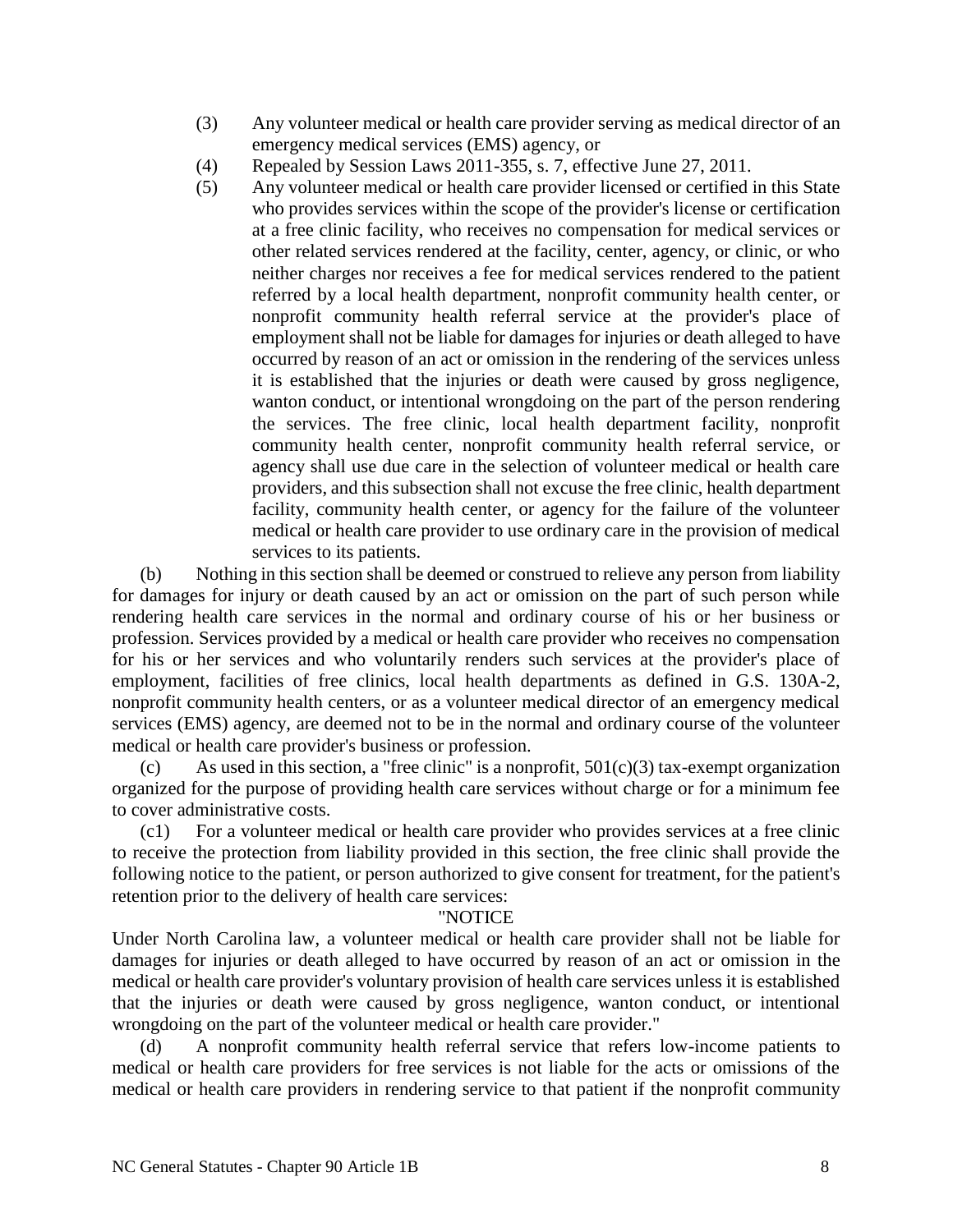health referral service maintains liability insurance covering the acts and omissions of the nonprofit health referral service and any liability pursuant to subsection (a) of this section.

(e) As used in this section, a "nonprofit community health referral service" is a nonprofit, 501(c)(3) tax-exempt organization organized to provide for no charge the referral of low-income, uninsured patients to volunteer health care providers who provide health care services without charge to patients. (1991, c. 655, s. 1,; 1993, c. 439, s. 1; 1995, c. 85, s. 1; 2000-5, s. 4; 2001-230, ss. 1(a), 1(b); 2009-435, s. 1; 2011-355, s. 7; 2013-49, s. 1.)

### **§ 90-21.17. Portable do not resuscitate order and Medical Order for Scope of Treatment.**

(a) It is the intent of this section to recognize a patient's desire and right to withhold cardiopulmonary resuscitation and other life-prolonging measures to avoid loss of dignity and unnecessary pain and suffering through the use of a portable do not resuscitate ("DNR") order or a Medical Order for Scope of Treatment (MOST).

This section establishes an optional and nonexclusive procedure by which a patient or the patient's representative may exercise this right.

- (b) A physician may issue a portable DNR order or MOST for a patient:
	- (1) With the consent of the patient;
	- (2) If the patient is a minor, with the consent of the patient's parent or guardian; or
	- (3) If the patient is not a minor but is incapable of making an informed decision regarding consent for the order, with the consent of the patient's representative.

The physician shall document the basis for the DNR order or MOST in the patient's medical record. When the order is a MOST, the patient or the patient's representative must sign the form, provided, however, that if it is not practicable for the patient's representative to sign the original MOST form, the patient's representative shall sign a copy of the completed form and return it to the health care professional completing the form. The copy of the form with the signature of the patient's representative, whether in paper or electronic form, shall be placed in the patient's medical record. When the signature of the patient's representative is on a separate copy of the MOST form, the original MOST form must indicate in the appropriate signature field that the signature is "on file".

(c) The Department of Health and Human Services shall develop a portable DNR order form and a MOST form. The official DNR form shall include fields for the name of the patient; the name, address, and telephone number of the physician; the signature of the physician; and other relevant information. At a minimum, the official MOST form shall include fields for: the name of the patient; an advisory that a patient is not required to have a MOST; the name, telephone number, and signature of the physician, physician assistant, or nurse practitioner authorizing the order; the name and contact information of the health care professional who prepared the form with the patient or the patient's representative; information on who agreed (i.e., the patient or the patient's representative) to the options selected on the MOST form; a range of options for cardiopulmonary resuscitation, medical interventions, antibiotics, medically administered fluids and nutrition; patient or patient representative's name, contact information, and signature; effective date of the form and review dates; a prominent advisory that directions in a MOST form may suspend, while those MOST directions are in effect, any conflicting directions in a patient's previously executed declaration of an advance directive for a natural death ("living will"), health care power of attorney, or other legally authorized instrument; and an advisory that the MOST may be revoked by the patient or the patient's representative. The official MOST form shall also include the following statement written in boldface type directly above the signature line: "You are not required to sign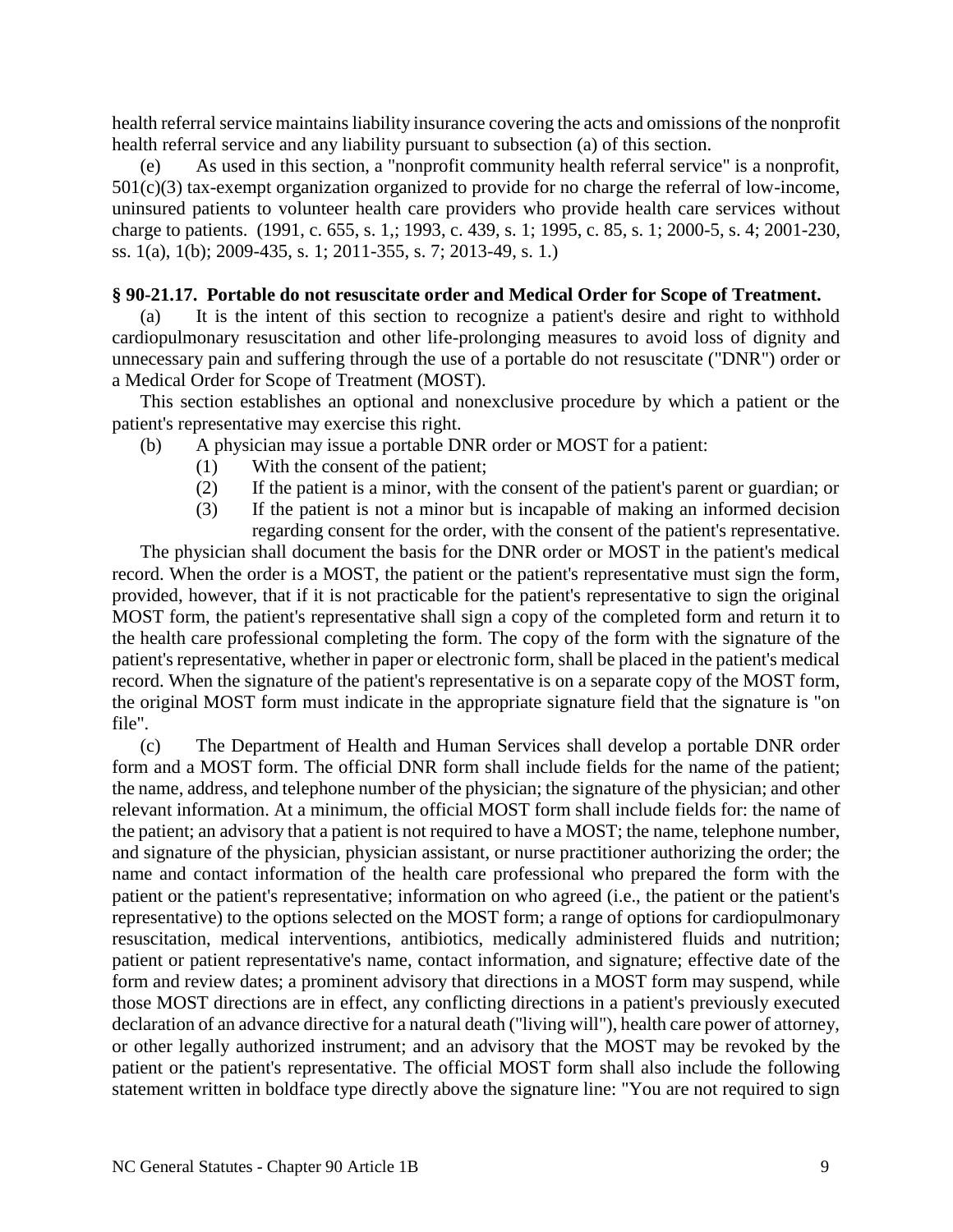this form to receive treatment." The form may be approved by reference to a standard form that meets the requirements of this subsection. For purposes of this section, the "patient's representative" means an individual from the list of persons authorized to consent to the withholding of life-prolonging measures pursuant to G.S. 90-322.

(d) No physician, emergency medical professional, hospice provider, or other health care provider shall be subject to criminal prosecution, civil liability, or disciplinary action by any professional licensing or certification agency for withholding cardiopulmonary resuscitation or other life-prolonging measures from a patient in good faith reliance on an original DNR order or MOST form adopted pursuant to subsection (c) of this section, provided that (i) there are no reasonable grounds for doubting the validity of the order or the identity of the patient, and (ii) the provider does not have actual knowledge of the revocation of the portable DNR order or MOST. No physician, emergency medical professional, hospice provider, or other health care provider shall be subject to criminal prosecution, civil liability, or disciplinary action by any professional licensing or certification agency for failure to follow a DNR order or MOST form adopted pursuant to subsection (c) of this section if the provider had no actual knowledge of the existence of the DNR order or MOST.

(e) A health care facility may develop policies and procedures that authorize the facility's provider to accept a portable DNR order or MOST as if it were an order of the medical staff of that facility. This section does not prohibit a physician in a health care facility from issuing a written order, other than a portable DNR order or MOST not to resuscitate a patient in the event of cardiac or respiratory arrest, or to use, withhold, or withdraw additional medical interventions as provided in the MOST, in accordance with acceptable medical practice and the facility's policies.

(f) Nothing in this section shall affect the validity of portable DNR order or MOST forms in existence prior to the effective date of this section. (2001-445, s. 1; 2007-502, s. 14.)

### **§ 90-21.18. Medical directors; liability limitation.**

A medical director of a licensed nursing home shall not be named a defendant in an action pursuant to this Article except under any of the following circumstances:

- (1) Where allegations involve a patient under the direct care of the medical director.
- (2) Where allegations involve willful or intentional misconduct, recklessness, or gross negligence in connection with the failure to supervise, or other acts performed or failed to be performed, by the medical director in a supervisory or consulting role. (2004-149, s. 2.9.)

#### **§ 90-21.19. Liability limit for noneconomic damages.**

(a) Except as otherwise provided in subsection (b) of this section, in any medical malpractice action in which the plaintiff is entitled to an award of noneconomic damages, the total amount of noneconomic damages for which judgment is entered against all defendants shall not exceed five hundred thousand dollars (\$500,000). Judgment shall not be entered against any defendant for noneconomic damages in excess of five hundred thousand dollars (\$500,000) for all claims brought by all parties arising out of the same professional services. On January 1 of every third year, beginning with January 1, 2014, the Office of State Budget and Management shall reset the limitation on damages for noneconomic loss set forth in this subsection to be equal to five hundred thousand dollars (\$500,000) times the ratio of the Consumer Price Index for November of the prior year to the Consumer Price Index for November 2011. The Office of State Budget and Management shall inform the Revisor of Statutes of the reset limitation. The Revisor of Statutes